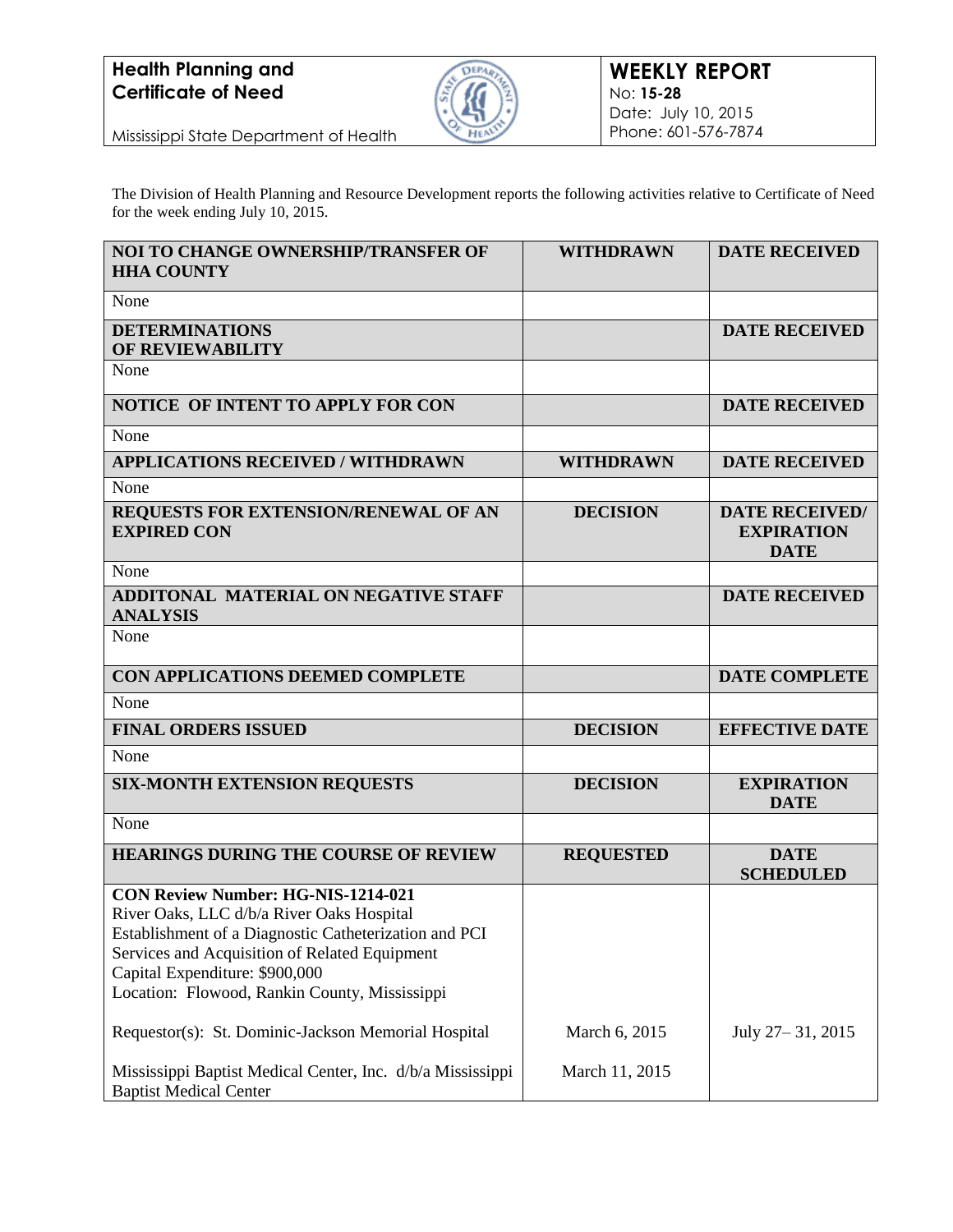# **Health Planning and Certificate of Need**



### **WEEKLY REPORT** No: **15-28** Date: July 10, 2015 Phone: 601-576-7874

Mississippi State Department of Health

| <b>CON Review Number: ASC-NIS-0614-008</b>             |                        |                 |
|--------------------------------------------------------|------------------------|-----------------|
| Madison Physician Surgery Center                       |                        |                 |
| Establishment of a Multi-Specialty Ambulatory Surgery  |                        |                 |
| Center                                                 |                        |                 |
| Capital Expenditure: \$1,869,414.00                    |                        |                 |
| Location: Madison, Madison County, Mississippi         |                        |                 |
|                                                        |                        |                 |
| Requestor(s): Madison Physician Surgery Center         | September 10, 2014     | To Be Scheduled |
|                                                        |                        |                 |
|                                                        |                        |                 |
| CON Review: HG-RLS-1210-039                            |                        |                 |
| Patients' Choice Medical Center, Raleigh               |                        |                 |
| Lease/Relocation of 10 Chemical Dependency Beds &      |                        |                 |
| Offering of Adult Chemical Dependency Services         |                        |                 |
|                                                        |                        |                 |
| Capital Expenditure: \$58,400                          |                        |                 |
|                                                        |                        |                 |
| Requestor: Alliance Health Center, Meridian            | March 16, 2011         | To Be Scheduled |
|                                                        |                        |                 |
| CON Review: FSF-NIS-0610-025                           |                        |                 |
| Gumtree Imaging, LLC Tupelo                            |                        |                 |
| Acquisition/Establishment and Offering of MRI Services |                        |                 |
| Capital Expenditure: \$1,090,000                       |                        |                 |
|                                                        |                        |                 |
| Requestor: The Imaging Center at Gloster Creek Village | <b>August 26, 2010</b> | To Be Scheduled |
|                                                        |                        |                 |
|                                                        |                        |                 |
| CON Review: ESRD-NIS-0908-031                          |                        |                 |
| Fresenius Medical Care-Calhoun City                    |                        |                 |
| Establish/Const of a 6-Station ESRD Facility in        |                        |                 |
| <b>Calhoun County</b>                                  |                        |                 |
| Capital Expenditure: \$462,471                         |                        |                 |
|                                                        |                        |                 |
| Requestor: Fresenius Medical Care                      | March 9, 2010          | To Be Scheduled |
|                                                        |                        |                 |
|                                                        |                        |                 |
| CON Review: ESRD-NIS-0908-034                          |                        |                 |
| Fresenius Medical Care-West Point                      |                        |                 |
| Establish/Const of a 10-Station ESRD Facility in       |                        |                 |
| Clay County                                            |                        |                 |
| Capital Expenditure: \$380,000                         |                        |                 |
|                                                        |                        |                 |
| Requestor: Fresenius Medical Care                      | March 9, 2010          | To Be Scheduled |
|                                                        |                        |                 |
| CON Review: ESRD-NIS-0908:035                          |                        |                 |
| Fresenius Medical Care-Water Valley                    |                        |                 |
| Establish/Const. of a 6-Station ESRD facility in       |                        |                 |
|                                                        |                        |                 |
| Yalobusha County                                       |                        |                 |
| Capital Expenditure: \$462,471                         |                        |                 |
|                                                        |                        |                 |
| Requestor: Fresenius Medical Care                      | March 9, 2010          | To Be Scheduled |
|                                                        |                        |                 |